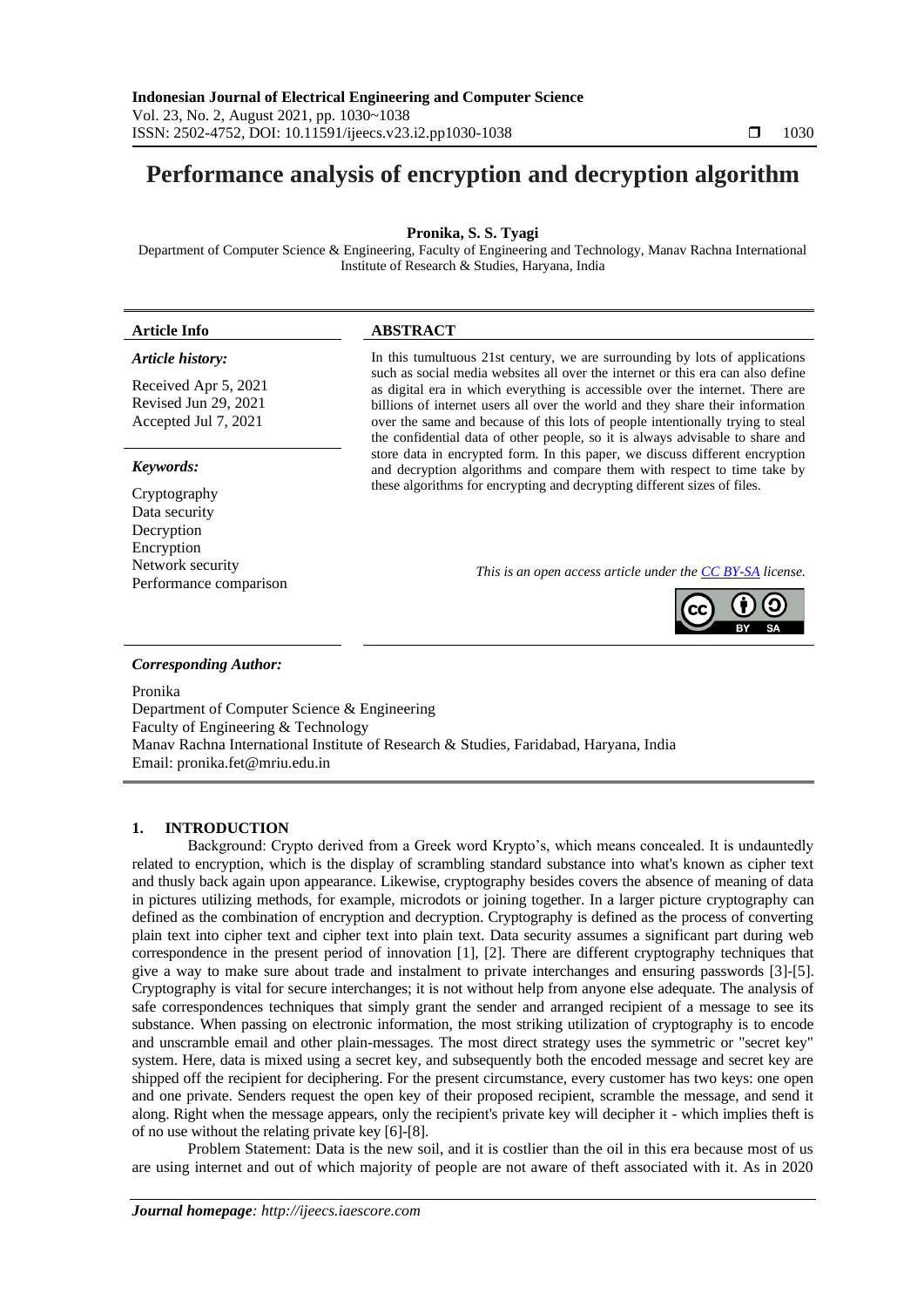there are around 4.57 billion internet users in the world and out of these 4.57 billion internet users there are more than 4 billion people who are not aware of the risks associated with it and their mitigation strategy. Most of the internet users become the victim of intentional hackers because they are not well educated for this cybercrime. Digital eras bring lots of opportunity but with this data security risk also increase day by day because everyone's personal confidential information is over the internet because most of the applications ask for some details before allowing you to sign in. Therefore, if we are connected to internet then it's the responsibility of company's and end user both to protect their data and this can be done by using encryption and it help to achieve confidentiality, integrity, availability (CIA) triad.

Proposed: encryption is the fundamental structure square of data security and is the most un-troublesome and most critical way to deal with ensure a PC system's information can't be taken and scrutinized by someone who needs to use it for awful techniques. Used by both individual clients and enormous organizations, encryption is generally utilized on the web to guarantee the sacredness of client data that is sent between a program and a worker [9]-[11]. There are n number of encryption algorithm available to encrypt data but in this research paper we discussed only those algorithms which are very popular and widely used in the professional areas like Higher Education, IT Industry, Research and Military. Data encryption standard (DES), Data encryption standard version 3 (DES3), Blowfish, ARC4, MD5, AES [12]-[14] are some algorithms discussed in this paper. To find out the relation between the time taken by encryption algorithm to encrypt the data to the size of data. For this data files of different sizes have been selected. In this paper we discuss result of different encryption algorithms on files of size 1KB, 10KB, 100KB, 1MB and encryption time is measured in seconds.

Decoding is the way toward changing over scrambled or encoded information or text back to its unique plain organization that individual's PC applications can undoubtedly peruse and fathom [15]. This is something contrary to encryption which includes coding information to make it confused by everybody except just by those with coordinating decoding keys. What the decoding does is to decode the information and can manual, programmed utilizing suitable programming or by utilization of explicit keys, passwords or codes. This changes the indistinguishable or confused information to the first content documents, email messages, pictures, client information, and catalogues that clients and PC frameworks can peruse and decipher. Just the approved individuals can unscramble the information since the will require the keys. In the encryption-unscrambling measure, the individual who scrambles the information must give the beneficiaries the capacity to translate the information either by providing the manual or passwords or by the utilization of computerized decoding programming [16]-[18].

− DES

Data encryption standard (DES) has been found vulnerable against particularly amazing assault and in this manner, the commonness of DES has been discovered fairly on not. DES is a square code and encodes data in squares of size of 64 piece each, in which plaintext of 64 bits goes as the commitment to DES, which produces 64 bits of cipher text.

DES<sub>3</sub>

Triple DES is an encryption method, which utilizes three occurrences of DES on same plain content. Triple DES is additionally helpless beside compromise assault due to which it gives absolute security level of 2^112 as opposed to utilizing 168 pieces of key. The square crash assault should likewise be possible considering short square size and utilizing same key to encode huge size of text. It is additionally defenceless against sweet32 assault.

ARC4

ARC4 (Alleged RC4) is the usage of RC4 (Rivest's cipher adaptation 4) an asymmetric stream figure planned by Ron Rivest in 1987. The organization that claims RC4 (RSA data inc.) never affirmed the accuracy of the spilled calculation. Dissimilar to RC2, the organization has never distributed the full detail of RC4, of whom it despite everything holds the brand name. ARC4 keys can fluctuate long from 40 to 2048 pieces.

- Blowfish

Blowfish is one of the square code methods which splits a message into fixed length blocks during encryption and unscrambling. It is a 64-digit block code and it is quick calculation to scramble the information. It requires 32-digit chip at pace of one byte for each 26 clock cycles. It is variable length key square code up to 448 pieces [19].

- AES

The advanced encryption standard (AES) is a symmetric square code picked by the U.S. government to secure grouped data. AES is executed in programming and equipment all through the world to scramble touchy information. It is fundamental for government PC security, cybersecurity, and electronic information insurance [20].

Different types of secure algorithms explained above, now we discussed the comparisons. Table 1 shows the comparisons between secured algorithms related to different factors.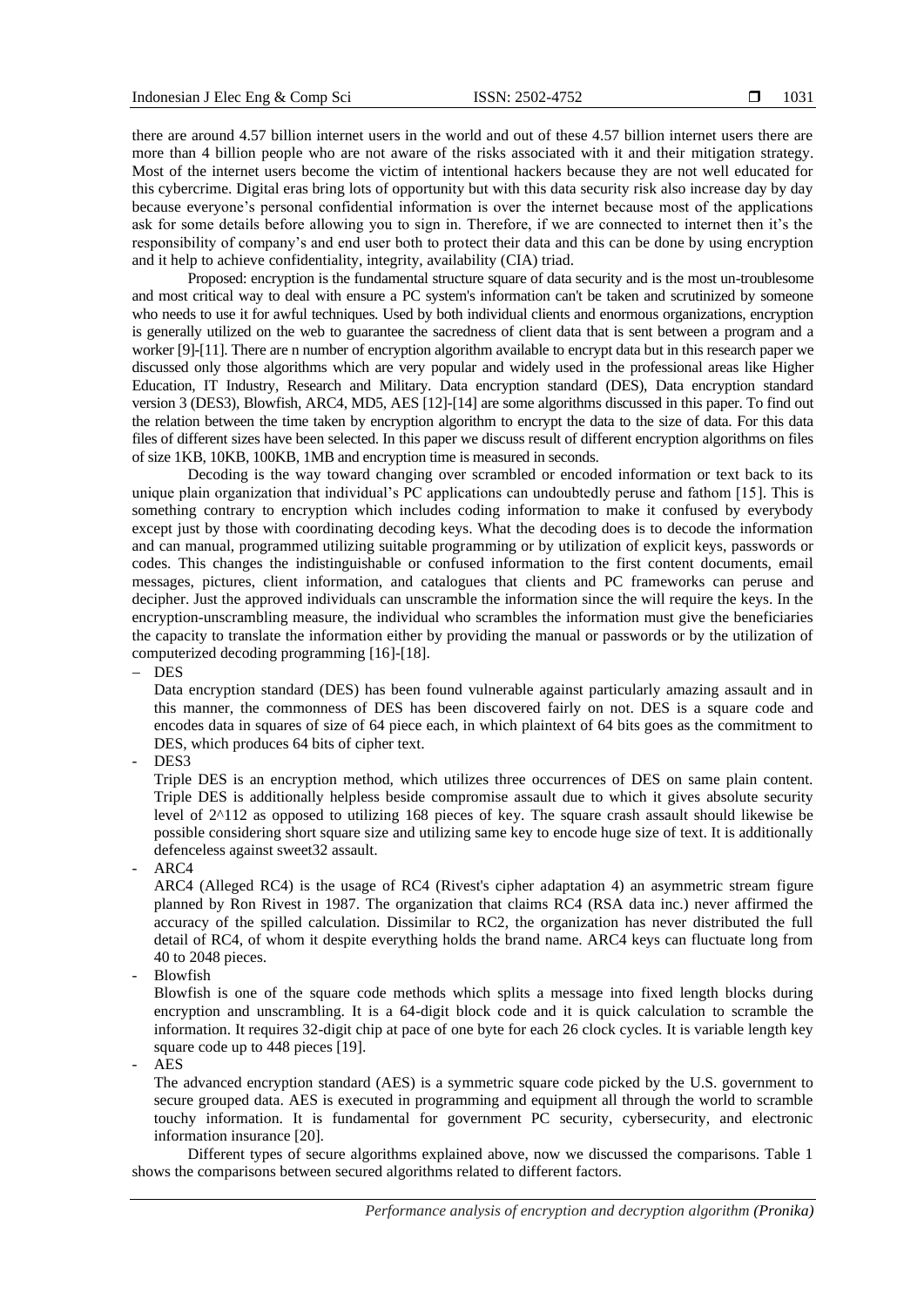| Table 1. Comparison between secured algorithms |                             |                                   |                           |                        |
|------------------------------------------------|-----------------------------|-----------------------------------|---------------------------|------------------------|
| Factors                                        | <b>DES</b>                  | <b>AES</b>                        | <b>RSA</b>                | Blowfish               |
| Invented by                                    | <b>IBM</b>                  | Vincent Rijmen, Joan              | Ron Rivest, Adi           | <b>Bruce Schneier</b>  |
|                                                |                             | Daemen                            | Shamir, and Leonard       |                        |
|                                                |                             |                                   | Adleman                   |                        |
| Year                                           | 1977                        | 2001                              | 1978                      | 1993                   |
| Cipher                                         | Symmetric Block Cipher      | Symmetric Block Cipher            | Asymmetric Block          | Symmetric Block        |
|                                                |                             |                                   | Cipher                    | Cipher                 |
| Key Length                                     | 56                          | 128-256                           | 1024                      | 32-448                 |
| <b>Block Size</b>                              | 64                          | 128                               | Not fixed                 | 64                     |
| Security Level                                 | Not adequate                | Excellent                         | High                      | High                   |
| No. of Rounds                                  | 16                          | $10-14$                           | 1                         | 16                     |
| Speed of                                       | Slow                        | Fast                              | Slow                      | Fast                   |
| algorithm                                      |                             |                                   |                           |                        |
| Power                                          | Low                         | Low                               | High                      | Low                    |
| Consumption                                    |                             |                                   |                           |                        |
| Performance                                    | considered insecure<br>DES. | AES-CBC is<br>older<br>what       | <b>RSA</b><br>performance | Blowfish is informal   |
|                                                | but it becomes secure when  | clients<br>commonly<br>use.       | degraded<br>when we       | replacement of DES     |
|                                                | it comes in the form of     | AES-CBC<br>mode<br>is             | compare with DES.         | and IDEA               |
|                                                | Triple DES.                 | susceptible to attacks such       |                           |                        |
|                                                |                             | as Lucky13 and BEAST.             |                           |                        |
| <b>Security Feature</b>                        | DES taken as unsecured      | Most CPUs now include             | RSA used for digital      | Blowfish<br>gaining    |
|                                                | due to its small size.      | <b>AES</b><br>hardware<br>support | but it is<br>signing      | slowly popularity as a |
|                                                |                             | making it very fast.              | slower.                   | robust<br>encryption   |
|                                                |                             |                                   |                           | algorithm.             |
| Supported by                                   | Triple DES supported by     | Supported by<br>TrueCrypt,        | SSH v1 only uses          | Supported by SSH.      |
| SSH/TrueCrypt                                  | TrueCrypt.                  | SSH.                              | RSA keys                  |                        |

#### **2. RELATED WORK**

This section deals with the related work in the field of cryptography and its related algorithms. Tayal *et al.* [5] discussed the concept of cryptography; it is a process in which user secure his text and receiver can read that secured information. In cryptography, two types of keys used one is public key and other is private key. Dixit *et al.* [6] explained the concept of plaintext, ciphertext, and related terms of security of data like confidentiality, integrity and availability. In [7], [8] proposed the hybrid algorithm in the paper like ECC with Hill Cipher, ECC with AES. Hybrid algorithm means it is a combination of different types of algorithms. Abdullah [9] used AES algorithm in this paper and evaluation criteria of AES was cost and security. AES Encryption and decryption process explained in this paper. In [12]-[14] discussed different types of symmetric and asymmetric algorithms. Comparison between AES and DES using different parameters discussed in the form of table. Chinnasamy *et al.* [15] explained the weakness of traditional symmetric and asymmetric algorithm and proposed a new algorithm that is the combination of ECC and Blowfish, which provides the high security and confidentiality to the data. Tallapally and Manjula [16] proposed a multilevel security scheme that provide more security as compare to single level security in encryption. The proposed algorithm is faster and safe in multiple direction. In [17], [18] explained different types of cloud models, their advantages and disadvantages. Security issues related to data when user stored data on cloud also discussed with different parameters. Guo and Sun [19] proposed an order revealing encryption scheme in which cloud service provider cannot find or calculate the order of the plaintext until the comparison token not given to them. Chinnasamy and Deepalakshmi [21] discussed the hybrid method for secure storage of health care data in cloud. They explained operations of Blowfish, enhanced RSA algorithm, and compare the proposed scheme with time and it gives fast encryption time and efficient key management. Chinnasamy and Deepalakshmi [22] introduced improved key generation scheme for RSA algorithm and speed of proposed method is higher as compared to other RSA methods. In [23], [24] discussed hybrid algorithm for healthcare system and used One Time Pad with RSA algorithm in cryptography techniques. In [25]-[28] explained the data storage and data retrieval framework for cloud and discussed the searchable encryption process for data storage and decryption process for data retrieval. In [29], [30] authors discussed about the security using different cryptographic techniques. Comparisons of these techniques also described by authors and they give a method using elliptic curve cryptography to provide security using smaller key length.

#### **3. RESEARCH METHOD**

In this paper, comparing time taken by different algorithms for encryption and decryption of different size of file, we also find out there is a trade-off between security and time. Both factors security and time play a vital role for selecting an algorithm because if we compromise with any of these two then it may influence the performance of the system in terms of security and efficiency. Therefore, we are proposing that before selecting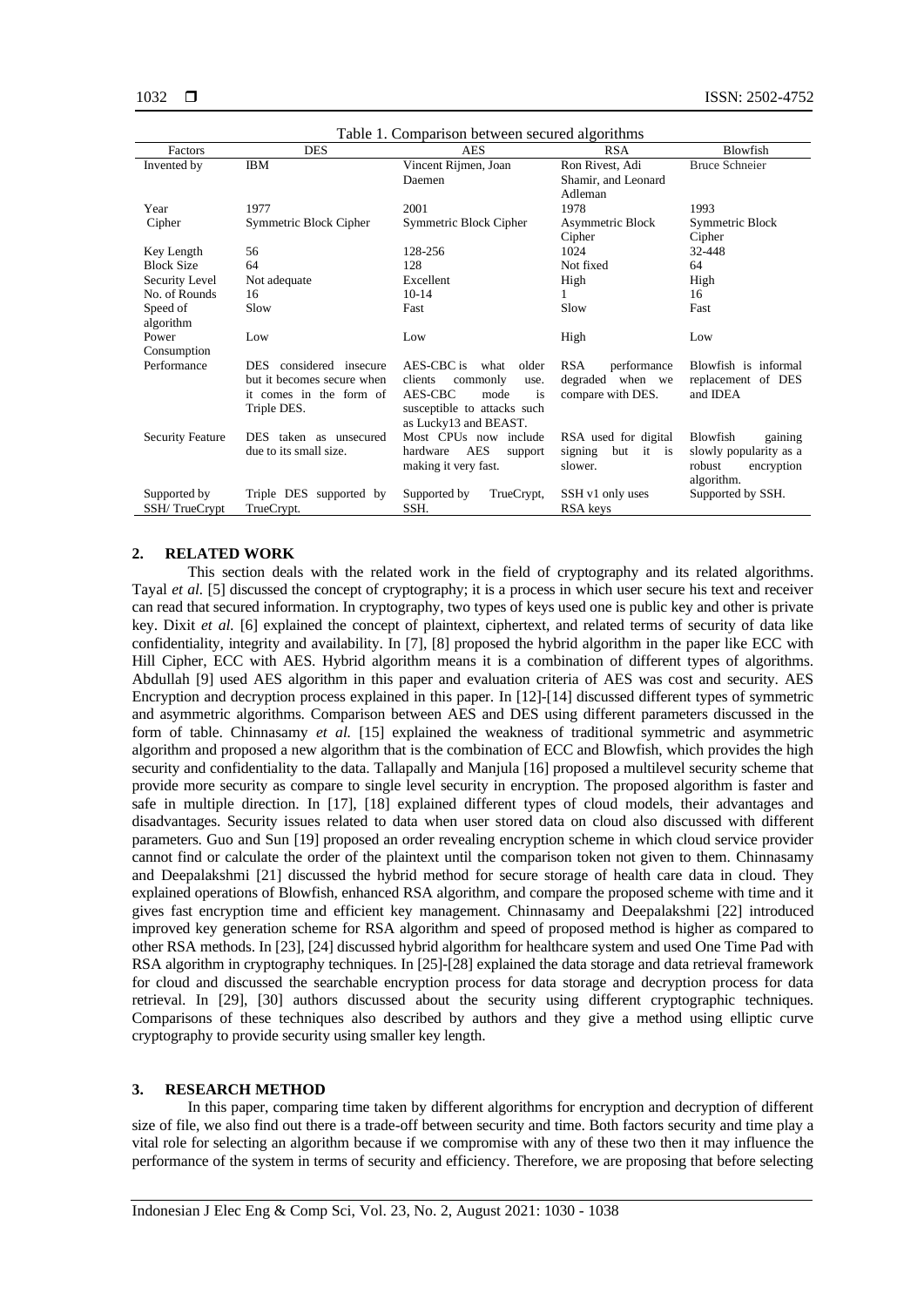an encryption or decryption algorithm we must check the size of a file we have to encrypt, or decrypt then based on that appropriate algorithm should be selected. There has consistently been a tradeoff between two things. If there should arise an occurrence of cryptographic calculations the tradeoff is between speed and security. On the off chance that we talk about speed and bargain on security, at that point in this situation Blowfish is more proficient than some other calculation including AES nevertheless, if security matters to us more than speed for this situation AES is generally productive. Here we are more worried about security that which calculation makes our information most secure with the goal that is the reason we will utilize AES. Each method has some powerless focuses. The week purpose of AES is speed because of its intricacy.

In this paper, we will discuss the performance of different cryptographic algorithm while encryption and decryption with different size of files like 1KB, 10KB, 100KB, and 1MB. First, one by one, algorithm applied on plain text to encrypt it in cipher text and then same algorithms used to decrypt the cipher text into plain text. The flowchart of proposed methodology is showing in Figure 1.



Figure 1. Flowchart of proposed methodology

#### **4. RESULT AND DISCUSSIONS**

### **4.1. Encryption**

− DES

In this research work, we use the DES algorithm on different sizes of file and note down the time taken by these algorithms to encrypt the different file. Many times, it observed that many algorithms could encrypt small data files much faster than the large data files. DES is the first algorithm used in this research and it can encrypt 1KB of file in 0.000996828 seconds, 10KB of file in 0.001995087 seconds, 100KB of file in 0.009972572 seconds and 1MB of file in 0.040885448 seconds. These results of DES shown in Figure 2.



Figure 2. Comparison of time taken by DES algorithm to Encrypt files of different size

*Performance analysis of encryption and decryption algorithm (Pronika)*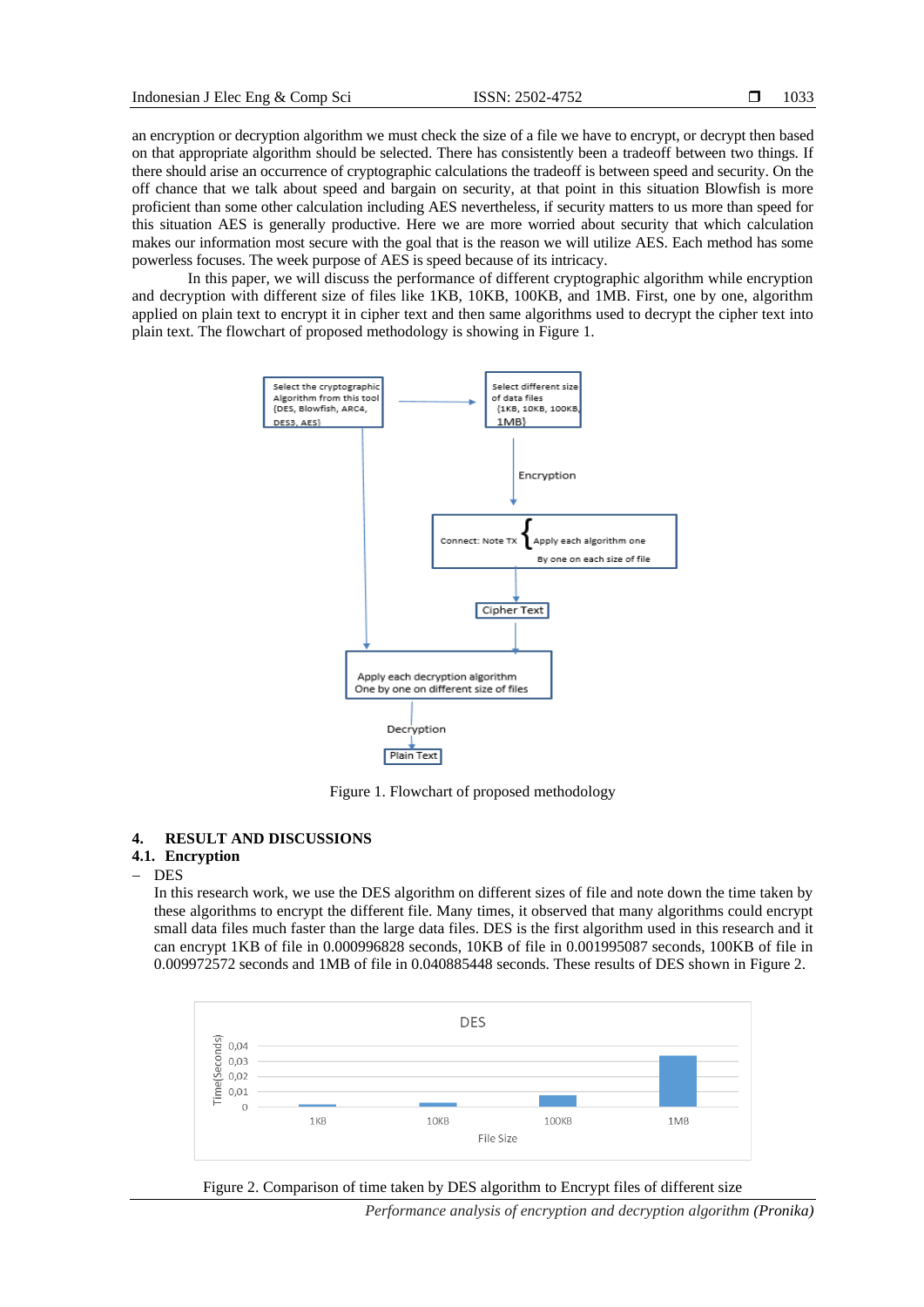After DES, second algorithm discussed in this paper is modified version of DES popularly known Triple DES.

#### DES<sub>3</sub>

DES3 is the other algorithm. It can encrypt 1KB of file in 0.001995087 seconds, 10KB of file in 0.001994133 seconds, 100KB of file in 0.01994729 seconds and 1MB of file in 0.095748663 seconds. These results of DES3 shown in Figure 3.



Figure 3. Comparison of time taken by DES3 algorithm to Encrypt files of different size

#### − ARC4

It can encrypt 1KB of file in 0.000989437 seconds, 10KB of file in 0.00199604 seconds, 100KB of file in 0.002984047 seconds and 1MB of file in 0.017950773 seconds. These results of ARC4 shown in Figure 4.



Figure 4. Comparison of time taken by ARC4 algorithm to Encrypt files of different size

− Blowfish

It can encrypt 1KB of file in 0.001996517 seconds, 10KB of file in 0.001995564 seconds, 100KB of file in 0.007981062 seconds and 1MB of file in 0.026927948 seconds. These results of Blowfish shown in Figure 5.



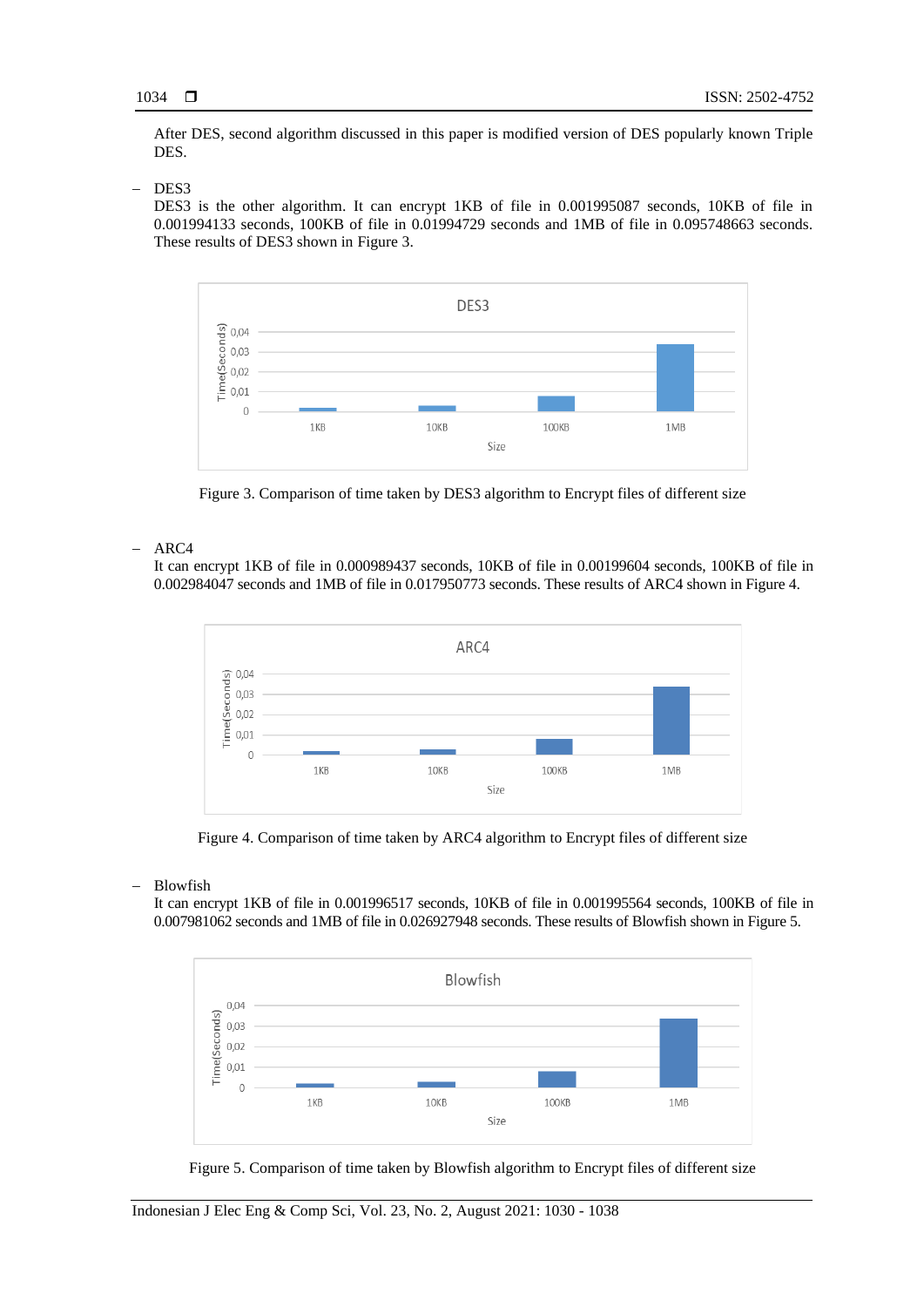− AES

The National Institute of Standards and Technology (NIST) began the advancement of AES in 1997 when it reported the requirement for an option in contrast to the data encryption standard (DES), which was beginning to get powerless against beast power assaults. It can encrypt 1KB of file in 0.00199604 seconds, 10KB of file in 0.002985477 seconds, 100KB of file in 0.007977724 seconds and 1MB of file in 0.033907175 seconds. These results of AES shown in Figure 6. Figures are best way to represent their results therefore these results of encryption shown in above graphs and their data shown in Table 2.



Figure 6. Comparison of time taken by AES algorithm to Encrypt files of different size

|  |  |  |  | Table 2. Time take by cryptography algorithm for encryption |
|--|--|--|--|-------------------------------------------------------------|
|--|--|--|--|-------------------------------------------------------------|

|                |            | .               | $\sim$ $\sim$ |           |            |
|----------------|------------|-----------------|---------------|-----------|------------|
| Size/Algorithm | DES.       | <b>Blowfish</b> | ARC4          | DES3      | AES        |
| 1KB            | 0.00099682 | 0.00199651      | 0.0009894     | 0.0019950 | 0.00199604 |
| 10KB           | 0.00199508 | 0.00199556      | 0.0019960     | 0.0019941 | 0.00298547 |
| 100KB          | 0.00997257 | 0.00798106      | 0.0029840     | 0.0199472 | 0.00797772 |
| 1 MB           | 0.04088544 | 0.02692794      | 0.0179507     | 0.0957486 | 0.03390717 |
|                |            |                 |               |           |            |

#### **4.2. Decryption**

#### − DES

In this research work, we use the same algorithm on different sizes of file and note down the time taken by these algorithms to decrypt the different file. Many times, it observed that many algorithms could encrypt small data files much faster than the large data files. DES is the first algorithm used in this research and it can encrypt 1KB of file in 0.000996828 seconds, 10KB of file in 0.001995087 seconds, 100KB of file in 0.009972572 seconds and 1MB of file in 0.040885448 seconds. These results of DES shown in Figure 7.



Figure 7. Comparison of time taken by DES algorithm to decrypt files of different size

− Blowfish

It can encrypt 1KB of file in 0.001996517 seconds, 10KB of file in 0.001995564 seconds, 100KB of file in 0.007981062 seconds and 1MB of file in 0.026927948 seconds. These results of Blowfish shown in Figure 8.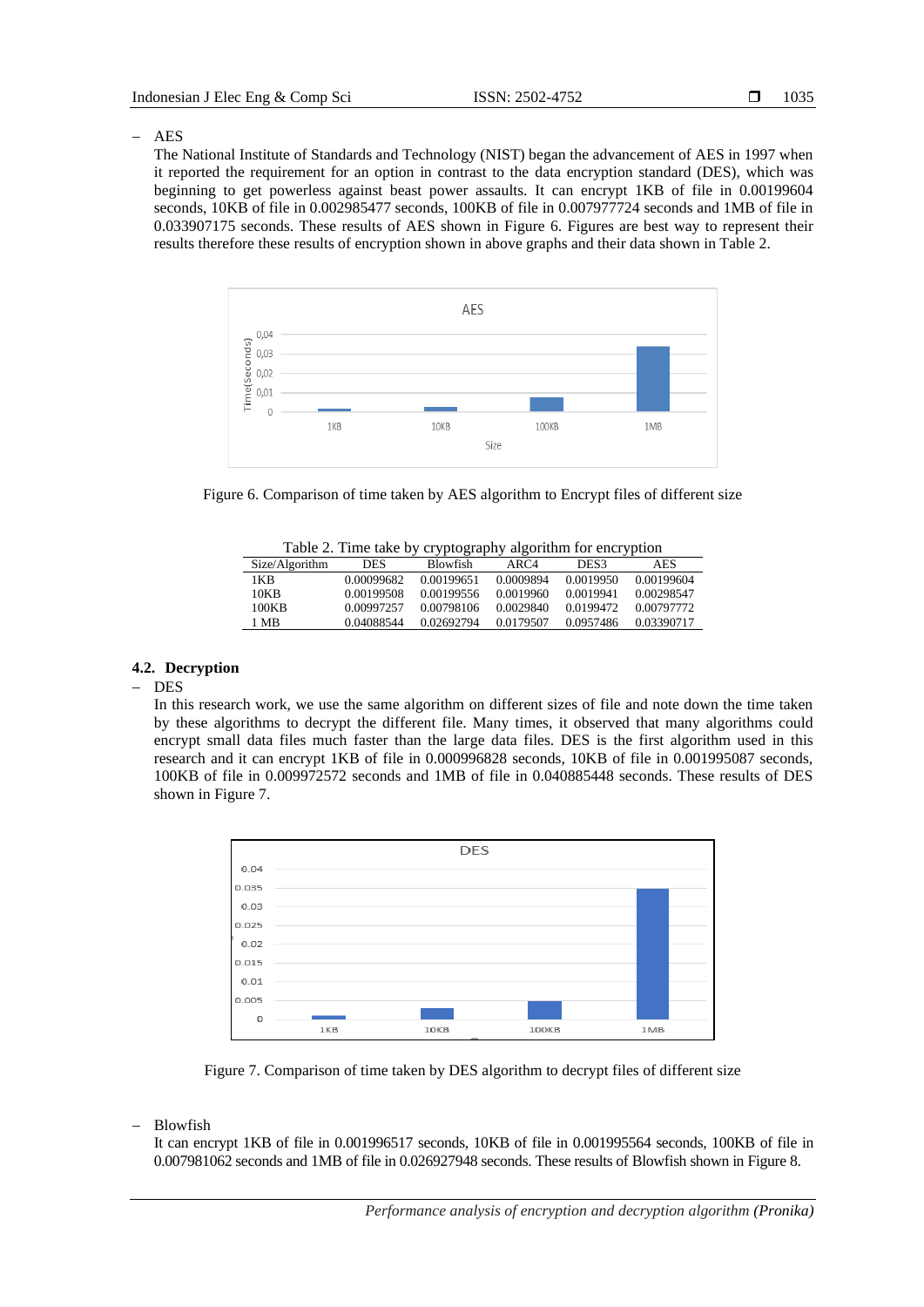



#### − ARC4

It can encrypt 1KB of file in 0.000989437 seconds, 10KB of file in 0.00199604 seconds, 100KB of file in 0.002984047 seconds and 1MB of file in 0.017950773 seconds. These results of ARC4 shown in Figure 9.



Figure 9. Comparison of time taken by ARC4 algorithm to decrypt files of different size

#### DES<sub>3</sub>

It can encrypt 1KB of file in 0.001995087 seconds, 10KB of file in 0.001994133 seconds, 100KB of file in 0.01994729 seconds and 1MB of file in 0.095748663 seconds. These results of DES3 shown in Figure 10.





Graphs are best way to represent their results therefore these results of decryption shown in above graphs and their data shown in Table 3.

| Table 3. Time takes by cryptography algorithm for decryption |             |             |             |             |
|--------------------------------------------------------------|-------------|-------------|-------------|-------------|
| Algorithm/Size                                               | 1 K B       | 10KB        | 100KB       | 1 MB        |
| DES                                                          | 0.000994682 | 0.002992392 | 0.004985809 | 0.034943819 |
| <b>Blowfish</b>                                              | 0.00099206  | 0.00299263  | 0.001995087 | 0.023936033 |
| ARC4                                                         | 0.000997305 |             | 0.000997543 | 0.009969234 |
| DES3                                                         | 0.00099659  | 0.00099802  | 0.016951561 | 0.094743252 |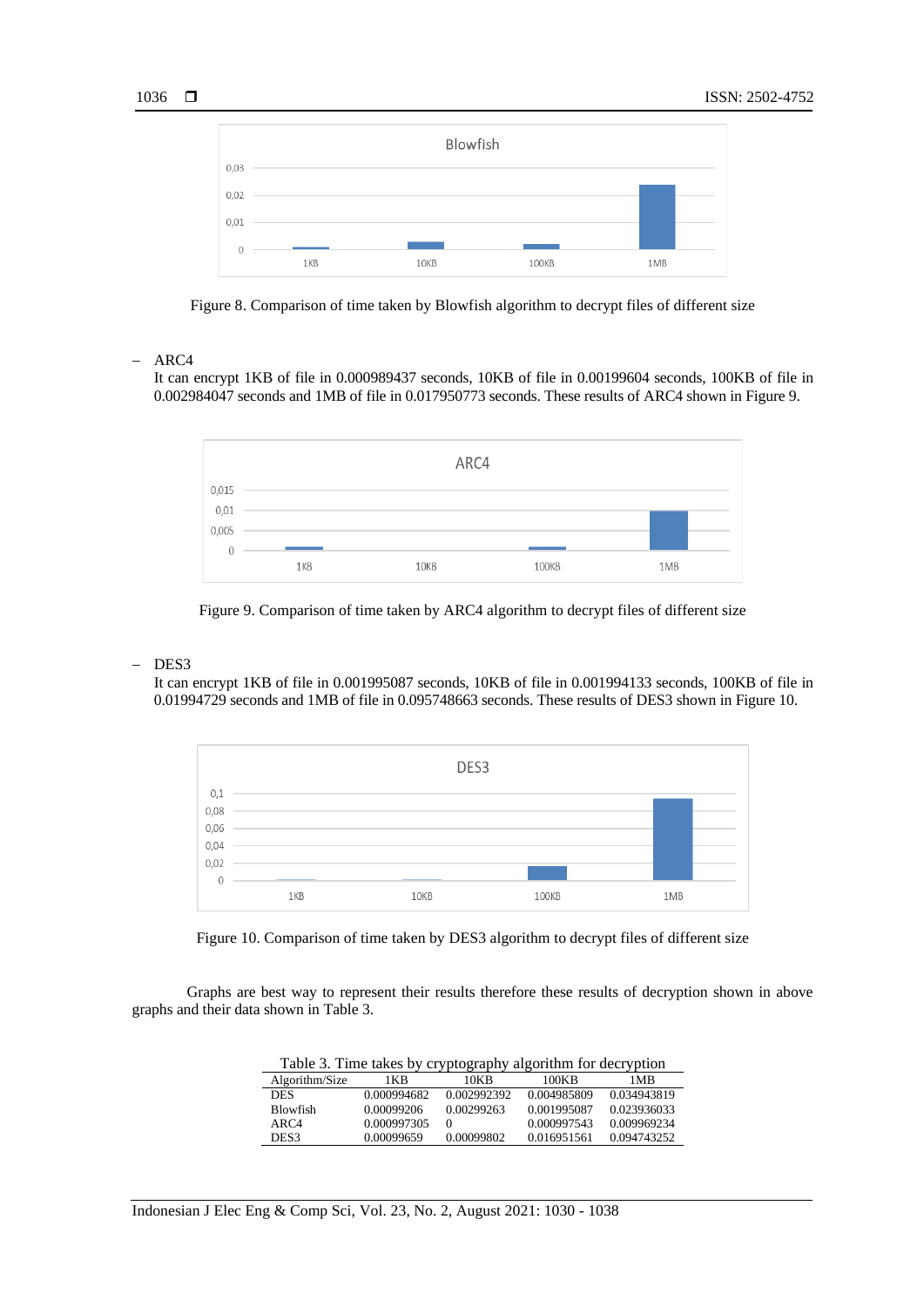#### **5. CONCLUSION**

The examination of various computations shows that the nature of model depends on the key organization, kind of cryptography, number of keys, number of pieces used in a key. All the keys rely upon the mathematical properties. The keys having a more prominent number of pieces requires more estimation time which fundamentally shows that the structure puts aside more exertion to scramble the data. AES data encryption is an even more mathematically powerful and rich cryptographic figuring, anyway its basic quality rests in the option for various key lengths. In this paper, we discussed different encryption and decryption algorithms and compared them with respect to time take by these algorithms for encrypting and decrypting different sizes of files. Different size of files is compared with respect to different encryption and decryption algorithm. To explain how size can affect the performance and time to encrypt and decrypt text, file size of 1 KB, 10 KB, 100 KB and I MB size of files are compared first for encryption with DES, Blowfish, ARC4, DES3 and AES. After encryption same size of files are decrypt using the DES, Blowfish, ARC4 and DES3 algorithm. From this comparison, it can conclude that DES algorithm is best suited to encrypt 1KB of file and ARC4 to encrypt 1MB of file whereas to decrypt 1MB of file ARC4 algorithm is best suited and DES3 is best suited to decrypt 1KB of file.

#### **REFERENCES**

- [1] S. A. Hannan, and A. M. Asif, "Analysis of polyalphabetic transposition cipher techniques used for encryption and decryption," *International Journal of Computer Science and Software Engineering*, vol. 6, no. 2, pp. 41-46, Feb. 2017, doi: 10.1109/TBME.2011.2158315.
- [2] J. Lai, R. H. Deng, C. Guan and J. Weng, "Attribute-Based Encryption with Verifiable Outsourced Decryption," in *IEEE Transactions on Information Forensics and Security*, vol. 8, no. 8, pp. 1343-1354, Aug. 2013, doi: 10.1109/TIFS.2013.2271848.
- [3] J. Hur, "Improving Security and Efficiency in Attribute-Based Data Sharing," in *IEEE Transactions on Knowledge and Data Engineering*, vol. 25, no. 10, pp. 2271-2282, Oct. 2013, doi: 10.1109/TKDE.2011.78.
- [4] J. Li, X. Chen, M. Li, J. Li, P. P. C. Lee and W. Lou, "Secure Deduplication with Efficient and Reliable Convergent Key Management," in *IEEE Transactions on Parallel and Distributed Systems*, vol. 25, no. 6, pp. 1615-1625, June 2014, doi: 10.1109/TPDS.2013.284.
- [5] S. Tayal, N. Gupta, P. Gupta, D. Goyal, M. Goyal, "A review paper on network security and cryptography," *Advances in Computational Sciences and Technology*, vol. 10, no. 5, pp. 763-770, 2017.
- [6] P. Dixit, A. K. Gupta, M. C. Trivedi, V. K. Yadav, "Traditional and hybrid encryption techniques: a survey," in *Networking communication and data knowledge engineering*, Springer, pp. 239-248, 2018.
- [7] C. L. Chowdhary, P. V. Patel, K. J. Kathrotia, M. Attique, K. Perumal, M. F. Ijaz, "Analytical Study of Hybrid Techniques for Image Encryption and Decryption," *Sensors*, vol. 20, no. 18, pp. 5162, 2020, doi: 10.3390/s20185162.
- [8] S. Mishra and A. Dastidar, "Hybrid Image Encryption and Decryption using Cryptography and Watermarking Technique for High Security Applications," *2018 International Conference on Current Trends towards Converging Technologies (ICCTCT)*, 2018, pp. 1-5, doi: 10.1109/ICCTCT.2018.8551103.
- [9] A. Abdullah, "Advanced encryption standard (aes) algorithm to encrypt and decrypt data," *Cryptography and Network Security*, vol. 16, pp. 1-11, 2017.
- [10] S. R. Zeebaree, "DES encryption and decryption algorithm implementation based on FPGA," *Indonesian Journal of Electrical Engineering and Computer Science*, vol. 18, no. 2, pp.774-781, 2020, doi: 10.11591/ijeecs.v18.i2.pp774-781.
- [11] T. Hidayat and R. Mahardiko, "A Systematic literature review method on aes algorithm for data sharing encryption on cloud computing," *International Journal of Artificial Intelligence Research*, vol. 4, no.1, pp. 49-57, 2020.
- [12] P. Semwal and M. K. Sharma, "Comparative study of different cryptographic algorithms for data security in cloud computing," 2017 *3rd International Conference on Advances in Computing, Communication & Automation (ICACCA) (Fall)*, 2017, pp. 1-7, doi: 10.1109/ICACCAF.2017.8344738.
- [13] N. A. Al-gohany and S. Almotairi, "Comparative Study of Database Security in Cloud Computing Using AES and DES Encryption Algorithms," *Journal of Information Security and Cybercrimes Research*, vol. 2, no. 1, pp. 102-109, 2019.
- [14] M. B. Yassein, S. Aljawarneh, E. Qawasmeh, W. Mardini, and Y. Khamayseh, "Comprehensive study of symmetric key and asymmetric key encryption algorithms," *2017 International Conference on Engineering and Technology (ICET)*, 2017, pp. 1-7, doi: 10.1109/ICEngTechnol.2017.8308215.
- [15] P. Chinnasamy, S. Padmavathi, R. Swathy, and S. Rakesh, "Efficient Data Security Using Hybrid Cryptography on Cloud Computing," *InInventive Communication and Computational Technologies*, Springer, pp. 537-547, 2021.
- [16] S. K. Tallapally and B. Manjula, "Competent multi-level encryption methods for implementing cloud security*,*" *InIOP Conference Series: Materials Science and Engineering*, vol. 981, no. 2, p. 022039, 2020.
- [17] E. M. Alsaadi, S. M. Fayadh, and A. Alabaichi, "A review on security challenges and approaches in the cloud computing," *InAIP Conference Proceedings*, vol. 2290, no. 1, p. 040022, 2020.
- [18] N. Mohammed and N. Ibrahim, "Implementation of New Secure Encryption Technique for Cloud Computing," *2019 International Conference on Computing and Information Science and Technology and Their Applications (ICCISTA)*, 2019, pp. 1-5, doi: 10.1109/ICCISTA.2019.8830668.